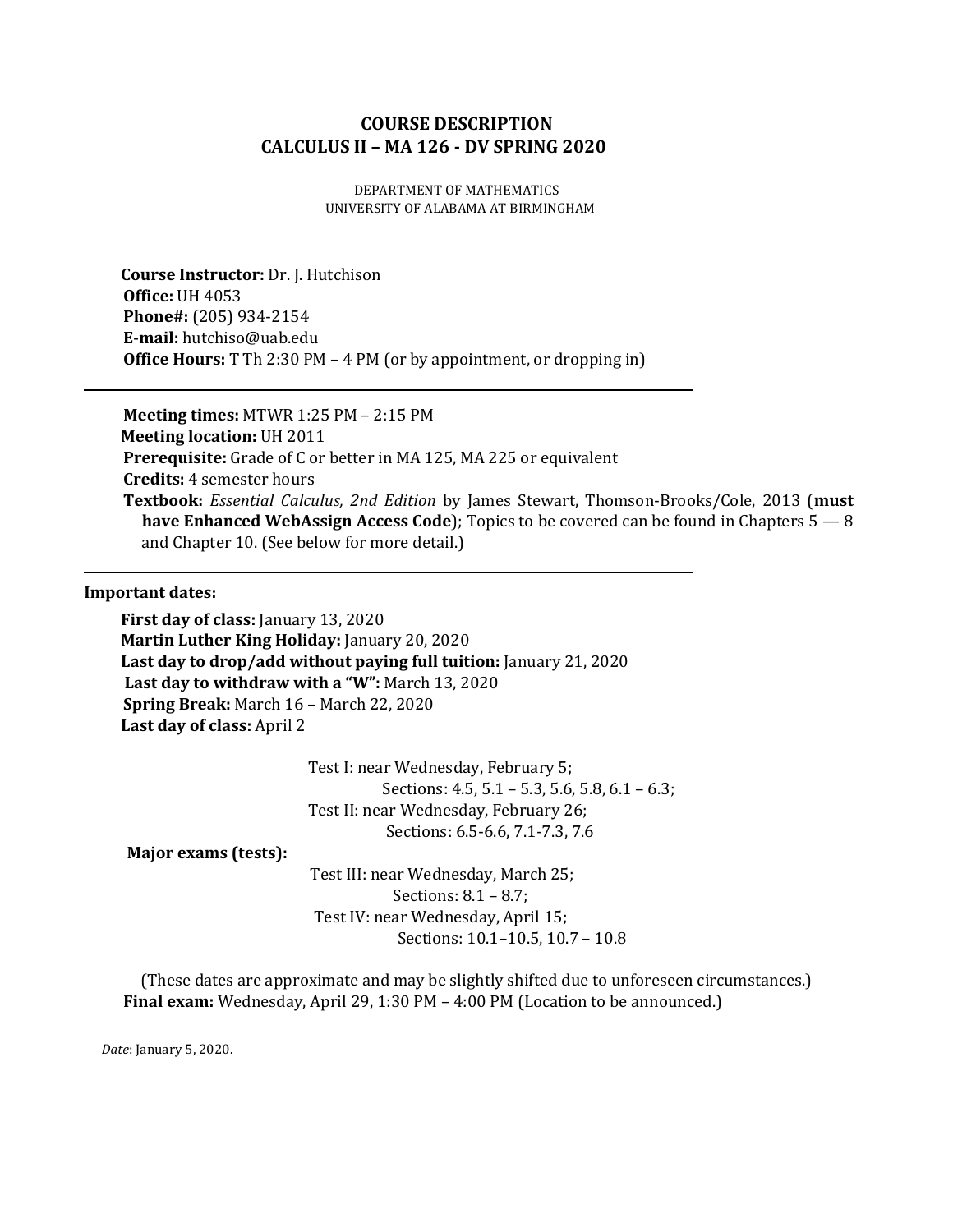## **Course policies:**

- Please make sure that you are able to receive e-mail through your Blazer-ID account. Official course announcements may be sent to that address.
- If you are contacted by the Early Alert Program, you should consider taking advantage of the services it offers. Various services to assist you are also listed in the *Student Resources* section of the *Blazernet* web site.
- If you wish to request a disability accommodation please contact DSS at 934-4205 or at *dss@uab.edu*.
- The two lowest quiz grades and the two lowest homework grades will be dropped to account for any missed assignments due to illness or any other circumstance. If a test is missed due to a serious verifiable circumstance or official university business, the test grade will be replaced with the final exam score. Otherwise, if you miss an exam you will receive a zero score for this exam. In the unlikely event when two or more midterm tests are missed due to a serious verifiable circumstance or official university business, the matter will be resolved on the case by case basis in cooperation between the student, the instructor, and the coordinator of Calculus II classes. In any case you **must** inform your instructor of such circumstances **before** the exam takes place.
- No books or lecture notes will be allowed during any of the tests or quizzes.
- Calculators which do not have access to the internet will be allowed during tests and/or quizzes.
- A  $5'' \times 8''$  Quick Reference Card made by the student will also be allowed on all major exams (tests and final exam), but not on quizzes.

### **Methods of teaching and learning:**

- Class meetings of 50 minutes consisting of lectures and discussions of examples and homework problems. Time also includes quizzes and four (**50-minute**) inclass tests.
- Students are expected to undertake at least 10 hours of private study and homework per week.
- The online homework system Webassign will be used (look for more information below).

### **Assessment procedures:**

- Student achievement will be assessed by the following measures:
	- **– Regular homework.** Both online, text problems, and on-paper homework will be regularly assigned. Feedback is provided online when wrong answers are given. Students are encouraged to retake the homework problems (with randomly changed parameters) until they obtain correct answers. Online homework contributes 10% to the course average. In addition to the online homework, problems from the text, and some regular (on-paper) homework will also be assigned to be turned in on paper for grading (See below for the contribution of the on-paper homework to the course average.) Keep in mind that problems on tests are usually modeled after homework problems. Staying on top of homework is therefore extremely important.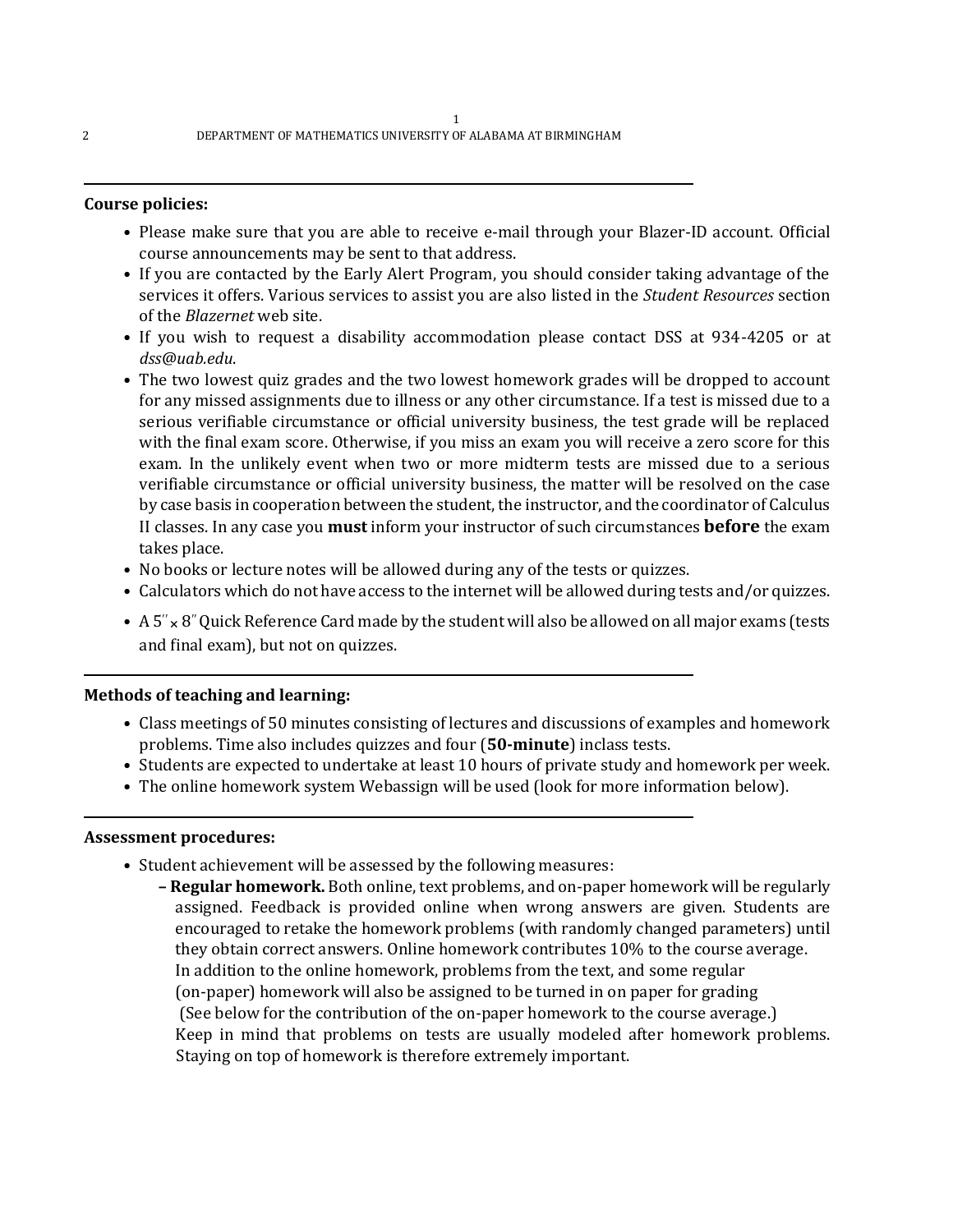- **– (Unannounced) quizzes.** Quiz problems are similar to the homework problem sets. This allows students to gauge whether they are ready to work problems in a test situation.
- **– Class Attendance and group work** The roll will be taken at the beginning of each class meeting. If you are unable to attend class, you must email me **before** that class takes place and bring **a verifiable excuse** later. Students at times will also be required to work in small groups under the supervision of the course instructor.
- **–** Quizzes, on paper-homework and group work contribute 15% to the course average.
- **– Four in class tests** including short questions with no or limited partial credit (Part I) as well as problems requiring in depth understanding (including word-problems) for which partial credit is awarded where appropriate. Each test contributes 10% to the course average.
- **– A 150-minute comprehensive final examination** including Part I and Part II type problems. The final contributes 35% to the course average.
- Your course performance is your course average (including the final exam score). This is a number between 0 and 100.
	- Course performance: | 88-100 75- 87 62- 74 50- 61 below 50 Final Grade: A B C D F
- Your final grade is determined according to the following table:
- In addition your course grade may be raised by a strong performance on the final exam (normally at most one letter grade).

### **Tips:**

- Help is available in the Math Learning Lab (HHB 202); M–Th, 9:00 AM –8:00 PM, F 9:00 AM 3:00 PM. It is closed during official UAB holidays and breaks. Limited hours are available during final exams.
- Past exams given in Calculus II are posted on the math dept website www.uab.edu/cas/mathematics

for student practice. Click on *Calculus Testbank* under the *Resources* and *Student Resources*  links.

- By working steadily and regularly, you will increase your chances to succeed in this course.
- Remember, being a full-time student is a full-time job.

## **How to get started on Enhanced WebAssign:**

- (1) Go to *www.webassign.net* and click on *I HAVE A CLASS KEY* in the *sign in* link.
- (2) Enter the following course key for MA 126 DV 1:25 PM 2:15 PM: **uab 0199 6084** and proceed. (If prompted for your institution, enter *uab*)

(3) When prompted to purchase an access code, select "**...trial period**." (However, you must enter a 'permanent' access code within two weeks for you to continue using the system beyond the two-week trial period. The system will prompt you